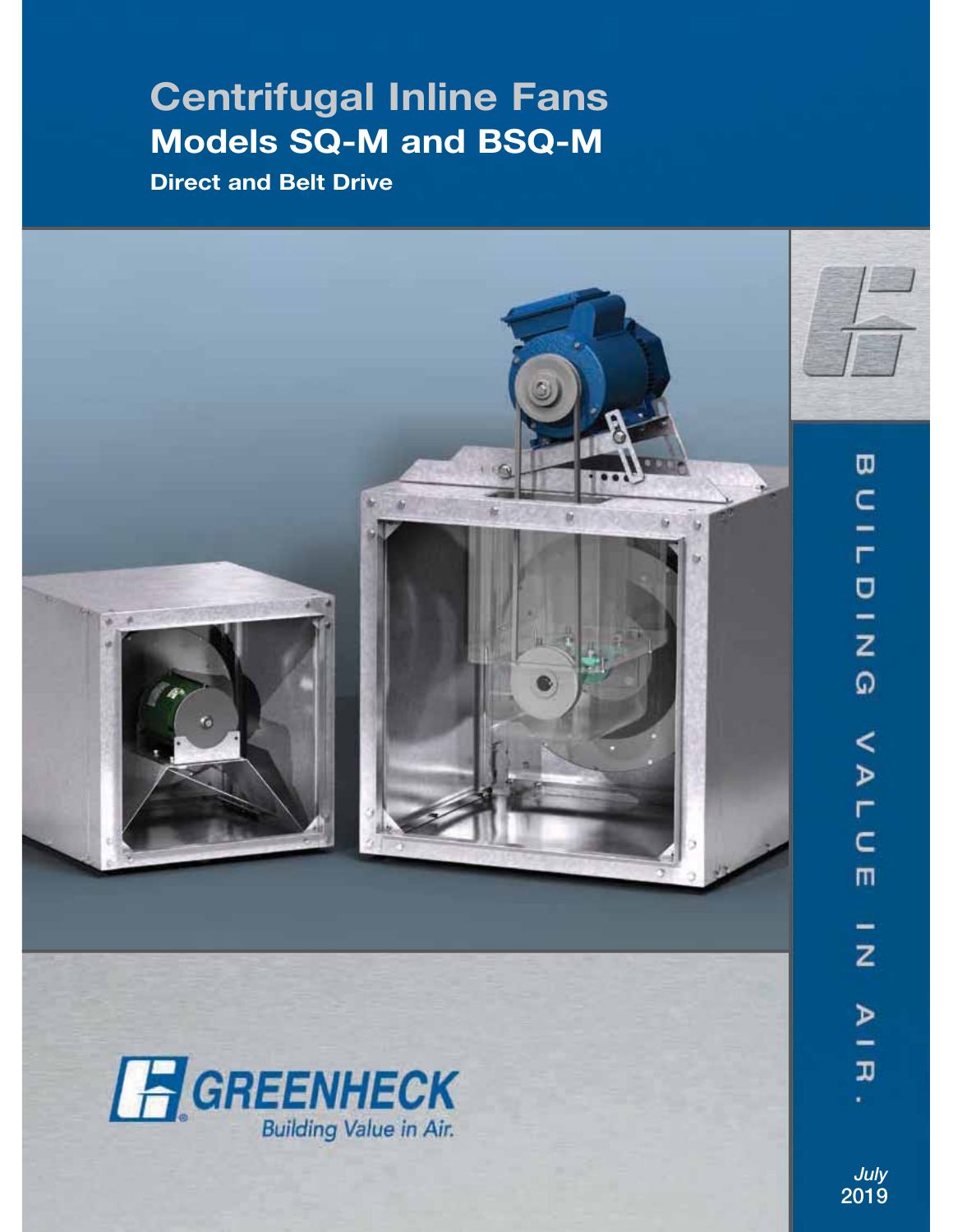

Designed for indoor and outdoor clean air applications where space is a prime consideration. Models SQ-M and BSQ-M feature a unique combination of installation flexibility, rugged construction, ease of service, high efficiency and low sound levels.

### **Typical Installations**

#### **Benefits**

- Offices
- Schools & Universities
- Hospitals
- Metro Stations
- Auditoriums
- Reduces installation costs
- Mounting flexibility
- Highly efficient air movement
- Low sound levels

### **Table of Contents**

| Model Comparison3                      |  |
|----------------------------------------|--|
| Model Number Code  4                   |  |
| <b>Standard Construction Features5</b> |  |
| Vari-Green Options  6                  |  |
|                                        |  |

| Filter Option 8        |  |
|------------------------|--|
| Typical Installation 9 |  |
| Isolator Options 10    |  |
| Mounting Options. 11   |  |
| Our Commitment 12      |  |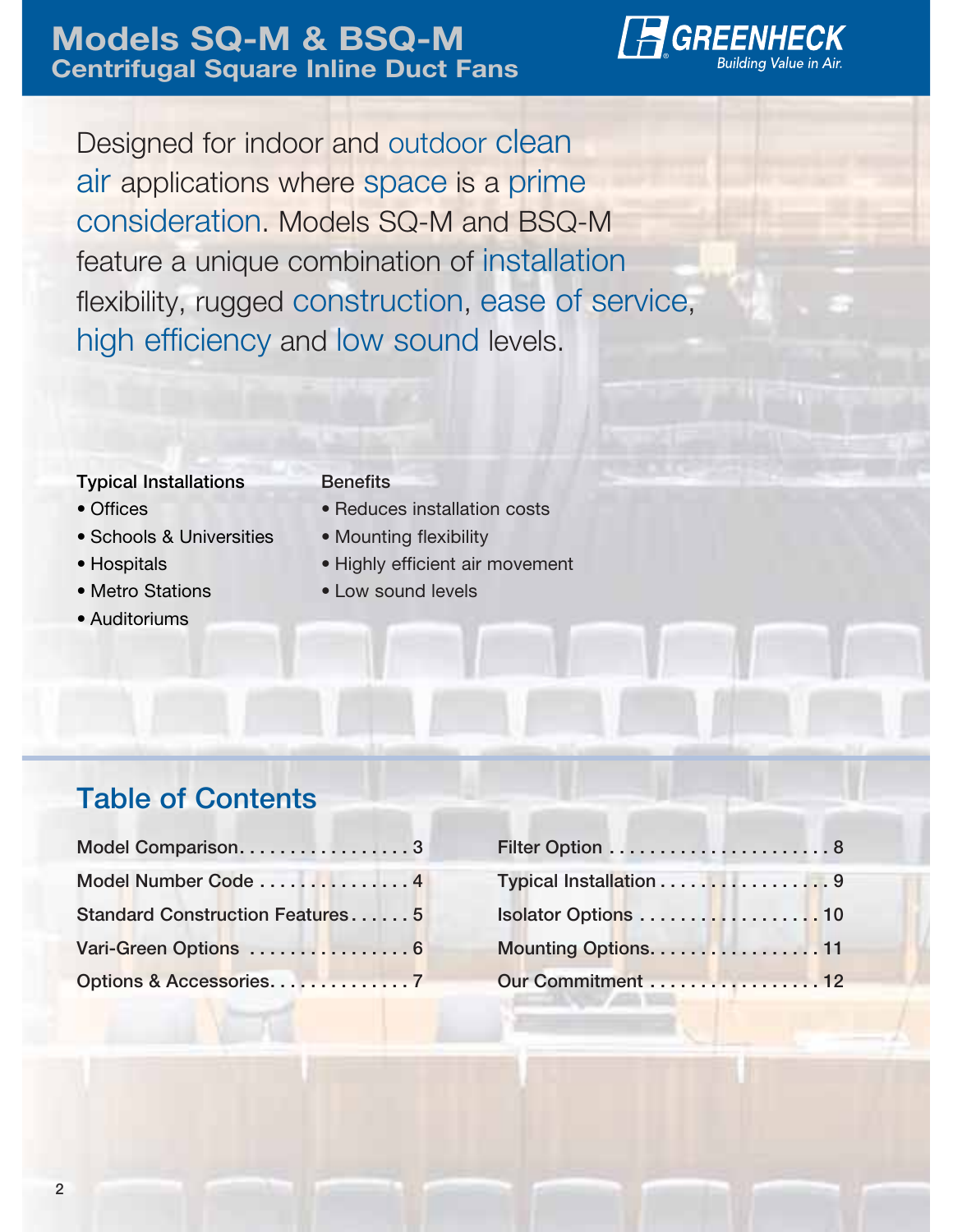

### **Models SQ-M & BSQ-M Centrifugal Square Inline Duct Fans**

| <b>Model Comparison</b> |          |         |              |            |         |         |                    |             |        |            |                             |                      |                     |                 |                                                 |      |        |             |                 |               |                                |                                            |
|-------------------------|----------|---------|--------------|------------|---------|---------|--------------------|-------------|--------|------------|-----------------------------|----------------------|---------------------|-----------------|-------------------------------------------------|------|--------|-------------|-----------------|---------------|--------------------------------|--------------------------------------------|
|                         | Location |         | Mounting     |            |         | Airflow |                    | Application |        |            | <b>Drive</b><br><b>Type</b> |                      | Impeller Type       |                 | Performance                                     |      |        |             |                 |               |                                |                                            |
| Model                   | Indoor   | Outdoor | Curb<br>Roof | Base/Floor | Hanging | Wall    | Mounted<br>Ceiling | Exhaust     | Supply | Reversible | Recirculate                 | दें<br>General/Clean | दें<br>Contaminated | Spark Resistant | ဂ္ဂ<br>emp<br>$\frac{1}{2}$<br>(above<br>)<br>도 | Belt | Direct | Centrifugal | Propeller/Axial | Flow<br>Mixed | Volume<br>Maximum <sup>1</sup> | n Static<br>(Pa)<br>Maximum<br>Pressure (F |
| SQ-M                    | X        |         |              | X          | x       |         |                    | X           | X      |            | X                           | X                    | X                   | X               |                                                 |      | X      | X           |                 |               | 8,537                          | 435                                        |
| <b>BSQ-M</b>            | x        | x       |              | x          | x       |         |                    | x           | x      |            | X                           | x                    | X                   | X               |                                                 | X    |        | X           |                 |               | 45,194                         | 955                                        |

**Greenheck's model SQ-M and BSQ-M centrifugal inline fans feature a unique combination of installation flexibilty, rugged construction, ease of service, high efficiency and low sound levels. These compact inline fans are the ideal selection for indoor clean air applications, including intake, exhaust, return or make-up air systems, where space is a** 

**prime consideration. The need for costly squareto-round transition pieces are eliminated, reducing installation costs. The square housing design, compact size, and straight-thru airflow also give the system designer the flexibility to mount SQ-M and BSQ-M fans in any configuration - horizontal or vertical.**

### **Direct Drive Fan, SQ-M**

- **8 sizes, 70-160**
- **Efficient air movement**
- **Low sound levels**
- **Maximum operating temperature of 130ºF** *(54ºC)*

### **Belt Drive Fan, BSQ-M**

- **22 sizes, 70-420, including High Pressure (HP)**
- **Ideal for clean air applications where space is limited**
- **Low sound levels**
- **Maximum operating temperature of 180ºF** *(82ºC)*



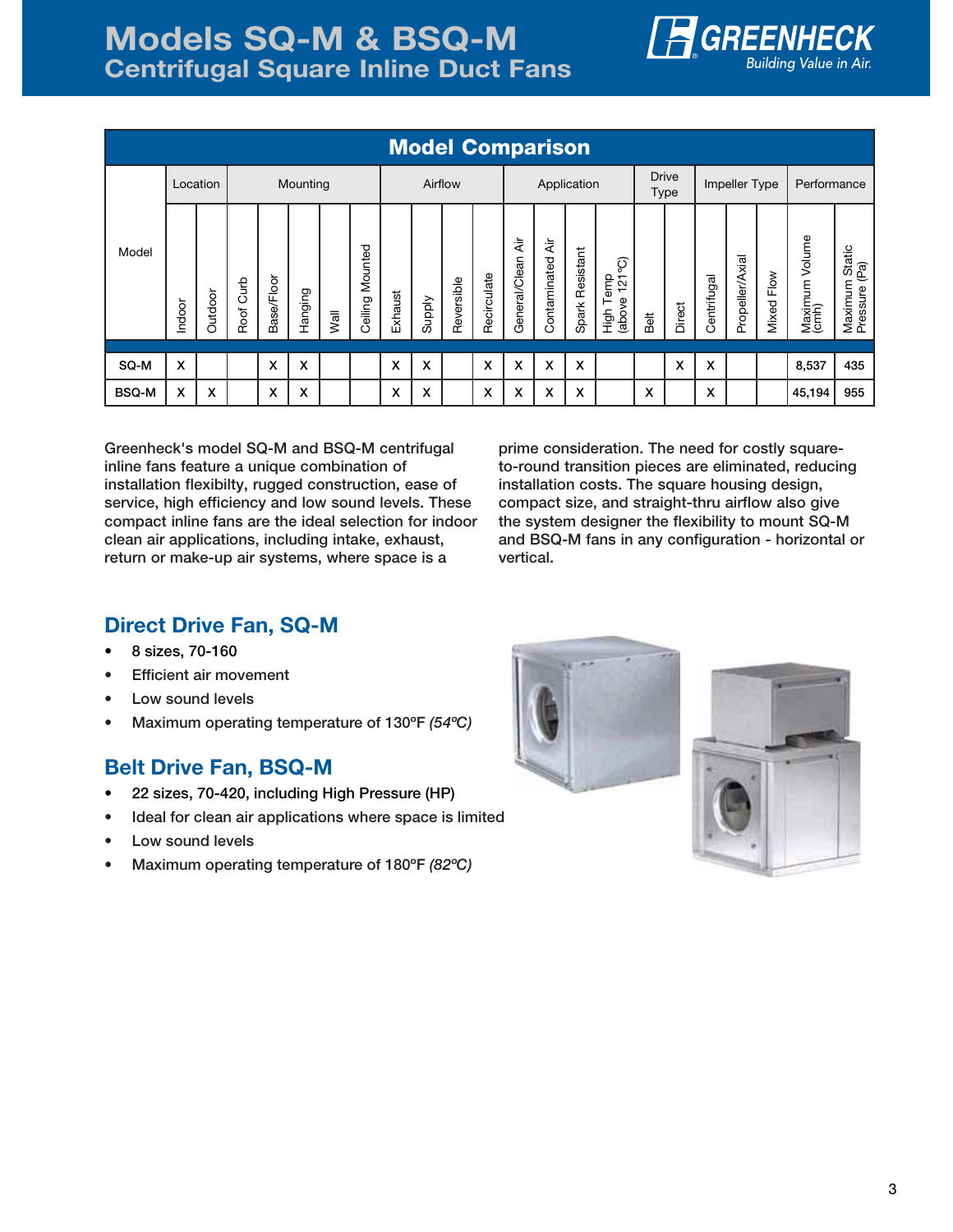

# **Model Number Code**

**The Model Number Code system is designed to completely identify the fan. The correct code letters must be specified to designate belt or direct drive. The remainder of the model number is determined by the size and performance selected from the following pages.**



### **CERTIFICATIONS AND TESTING**



**Greenheck India Private Limited certifies that the SQ-M and BSQ-M models shown herein are licensed to bear the AMCA Seal. The ratings shown are based on tests and procedures performed in accordance with AMCA Publication 211 and AMCA Publication 311 and comply with the requirements of the AMCA Certified Ratings Program.**

**For SQ-M and BSQ-M performance showing AMCA licensed data for sound and air performance, please refer to the** *Models SQ-M and BSQ-M Sound and Air Performance Supplement, Rev. 5, June 2019 found on our website at www.greenheck.in.*

- **AMCA Sound and Air certified for models SQ-M and BSQ-M**
- **Greenheck subjects these products to extensive life testing, assuring you that the fans will provide many years of reliable performance.**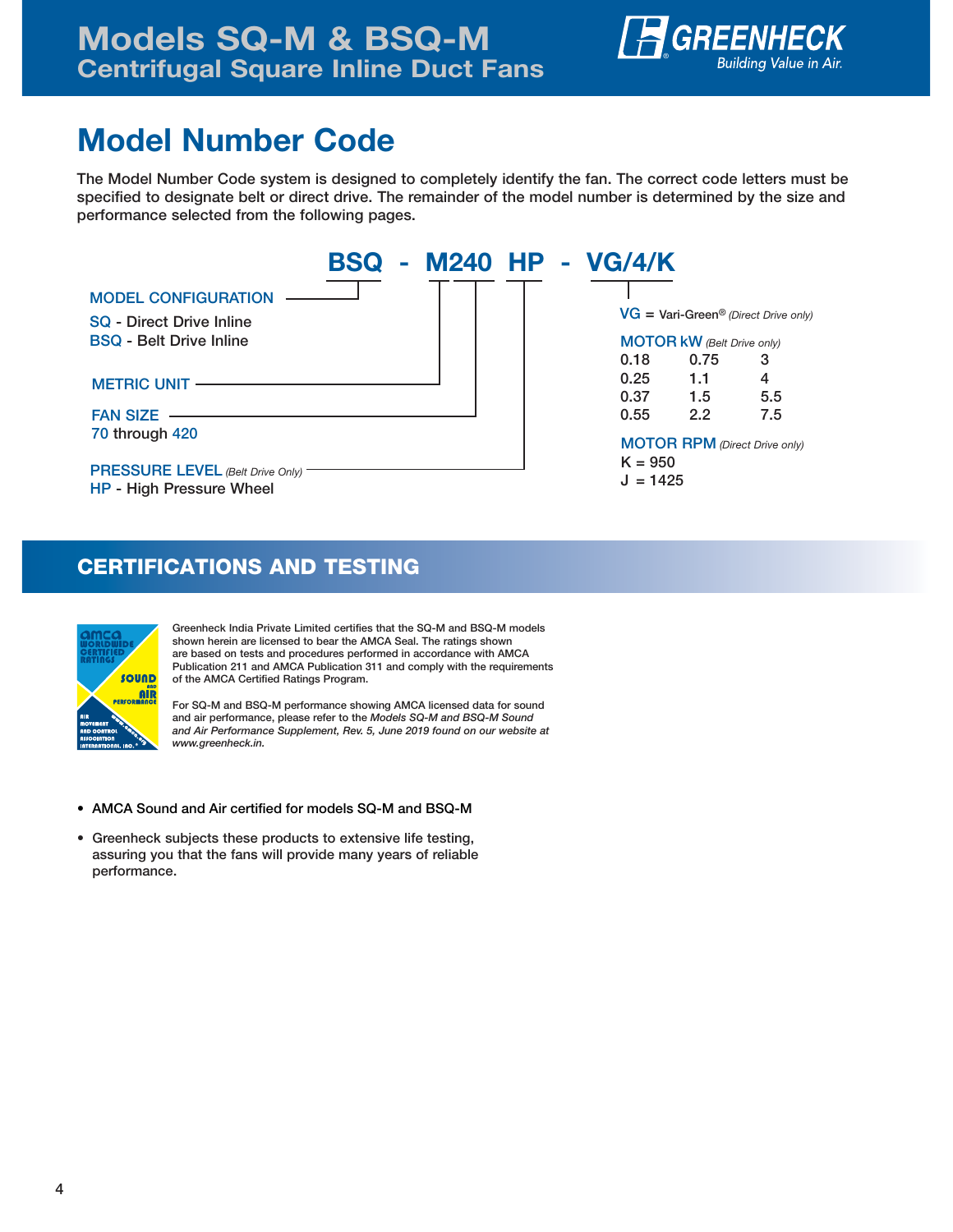## **Standard Construction Features**





#### **1 CABINET CONSTRUCTION**

**The fan housing is constructed of rigid structural members and formed galvanized steel panels. Aluminum construction is optional for belt drive sizes up to 300.**

#### **2 WHEEL**

**Each aluminum, backward-inclined, nonoverloading centrifugal wheel is statically and dynamically balanced to deliver maximum efficiency.**

### **3 DUCT COLLARS**

**Inlet and discharge duct collars are provided for easy duct connection. The square design provides a larger discharge area than tubular, centrifugal, and vane axial fans; outlet velocities are reduced for quieter operation.**

#### **MOTOR**

**4**

**Permanently lubricated, sealed ball bearing motors are selected to provide years of troublefree operation with minimal maintenance.** 

#### **5 DRIVE FRAME**

**Constructed from heavy gauge galvanized steel. Belt adjustment is accomplished by loosening fasteners, sliding the motor plate, and retightening fasteners.**



#### **DRIVE ASSEMBLY**

**Drives are sized for a minimum of 150 percent of driven horsepower. Machined cast iron pulleys are factory set to the required RPM. Belts are static free and oil resistant.**

**BEARINGS**

**100 percent factory tested and designed specifically for air-handling applications with a minimum L10 life in excess of 100,000 hours.**

#### **FAN SHAFT 8**

**Precisely sized, ground, and polished so the first critical speed is at least 25 percent over the maximum opportunity speed. Where the shaft makes contact with bearings, close tolerances result in longer bearing life.**

**DISCONNECT SWITCH** *(not shown on images)* **Disconnect switch is factory-mounted and wiring is provided from the motor.**

#### **ACCESS PANELS** *(not shown on images)*

**The cabinet construction features two side access panels. These panels permit easy access to all internal components.**

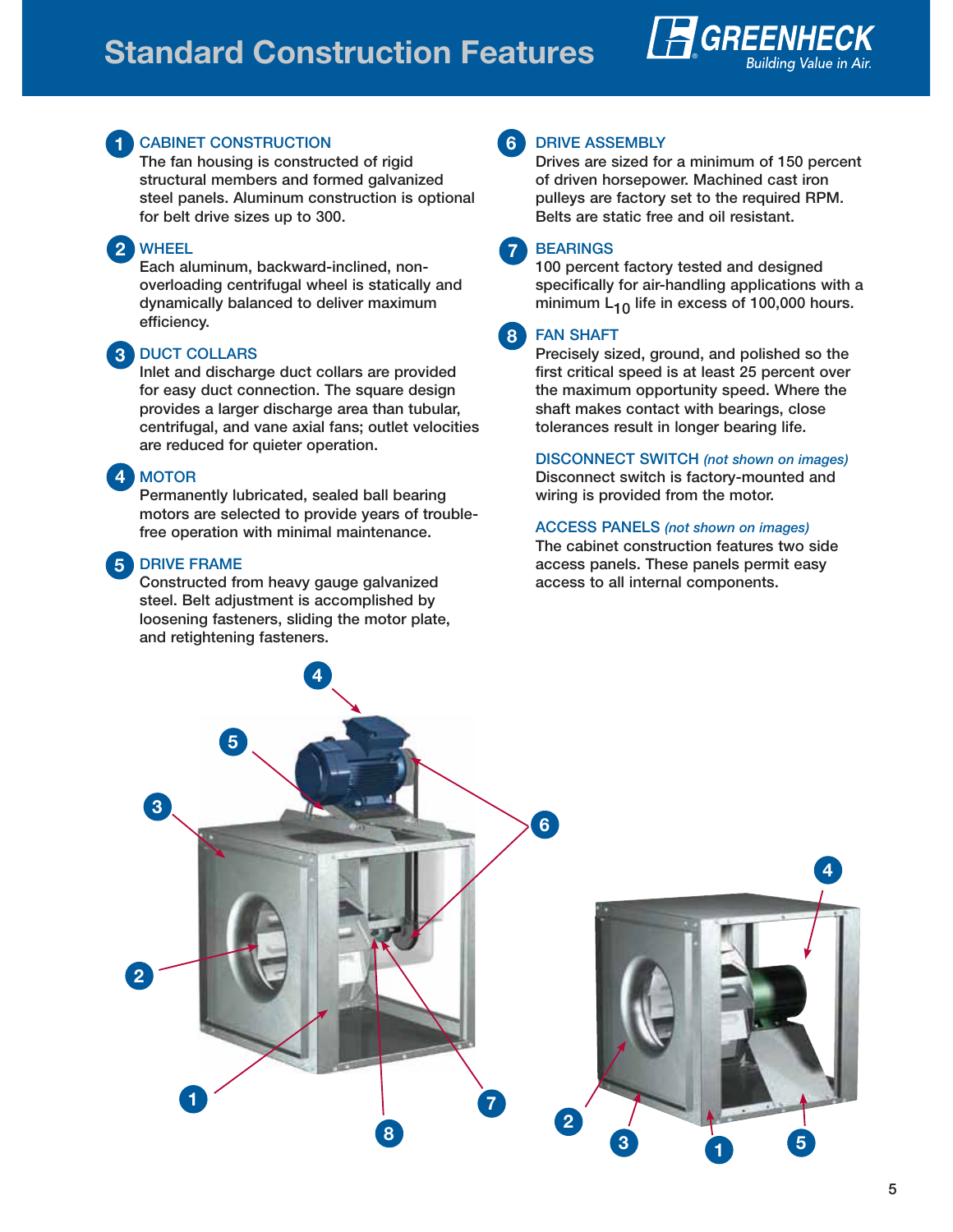# **Vari-Green**® **Motor**



### **Vari-Green® Motor**



**Greenheck's electronically commutated (EC) Vari-Green (VG) motor combines motor technology, controllability and energy-efficiency into** 

**one single low maintenance** 



VARI GREEN

**unit and is the industry's first fully controllable motor. When combined with Greenheck's SQ-M fans, all the CFM and static pressure ranges of a belt drive can be attained with the benefits of a direct drive.** 

**The Vari-Green motor is available in:**

- **1/10 3/4 horsepower 115 volt only.**
- **1 horsepower 115/208-230 volt.**
- **2 horsepower 208-230 volt.**

**All motors are available in a 50/60 Hz power.** 

#### **Benefits**

**Operates on AC power that's converted to DC providing a more efficient motor operation as compared to an AC operation.**

- **The motor can attain up to 85% efficiency and reduce energy consumption.**
- **Watt savings of 30-70% depending on RPM. Note: As motor speed is turned down, efficiency stays high as compared to an AC motor that decreases dramatically.**
- **Operates cooler than a standard AC motor at lower RPMs. A cooler motor has longer motor life and reduces energy consumption.**
- **80% usable RPM turndown vs. 30%. (chart at right)**
- **SQ-M fans with Vari-Green motors can provide all the CFM and static pressure ranges of a comparable belt drive.**
- **Maintenance costs are reduced as there are no belts or bearings to replace and no pulleys to adjust.**
- **Direct drive fans are often preferred where maintenance access is difficult.**
- **Provides a solution for demand controlled ventilation applications.**

#### **Vari-Green Advantages**

- **Initial cost is similar to a belt drive**
- **Lower operating cost**
- **No maintenance, no belts, pulleys or bearings**
- **Easy RPM adjustment**

#### **Features**

- **1. Dial on Motor Control A potentiometer (dial on motor control) is mounted on the motor for easy speed adjustment for system balance. Simply turn the dial; there are no belts and pulleys to adjust.**
- **2. Control Wire Inputs the motor accepts a 0-10 VDC signal from Building Automated Systems, Vari-Green Controls or other controls to adjust motor speed.**



#### **Comparisons: Belt, Direct Drive with PSC and Direct Drive with Vari-Green**



Data is for 1/2 hp motors with load of 0.35 Bhp at full speed

#### **Constant Volume Life Cycle Analysis**

USD **Three Year Cost Comparison**



Analysis is based on operating costs for a period of three years where the fans operate continuously at 1725 rpm, 24/7, with an energy rate of \$0.10/kWh. Maintenance on the SQ-120 is estimated at \$65/yr (USD)

Note: Example is based on a relative cost. Use and installation variables may produce different results.

**Initial Cost** Maintenance cost over three years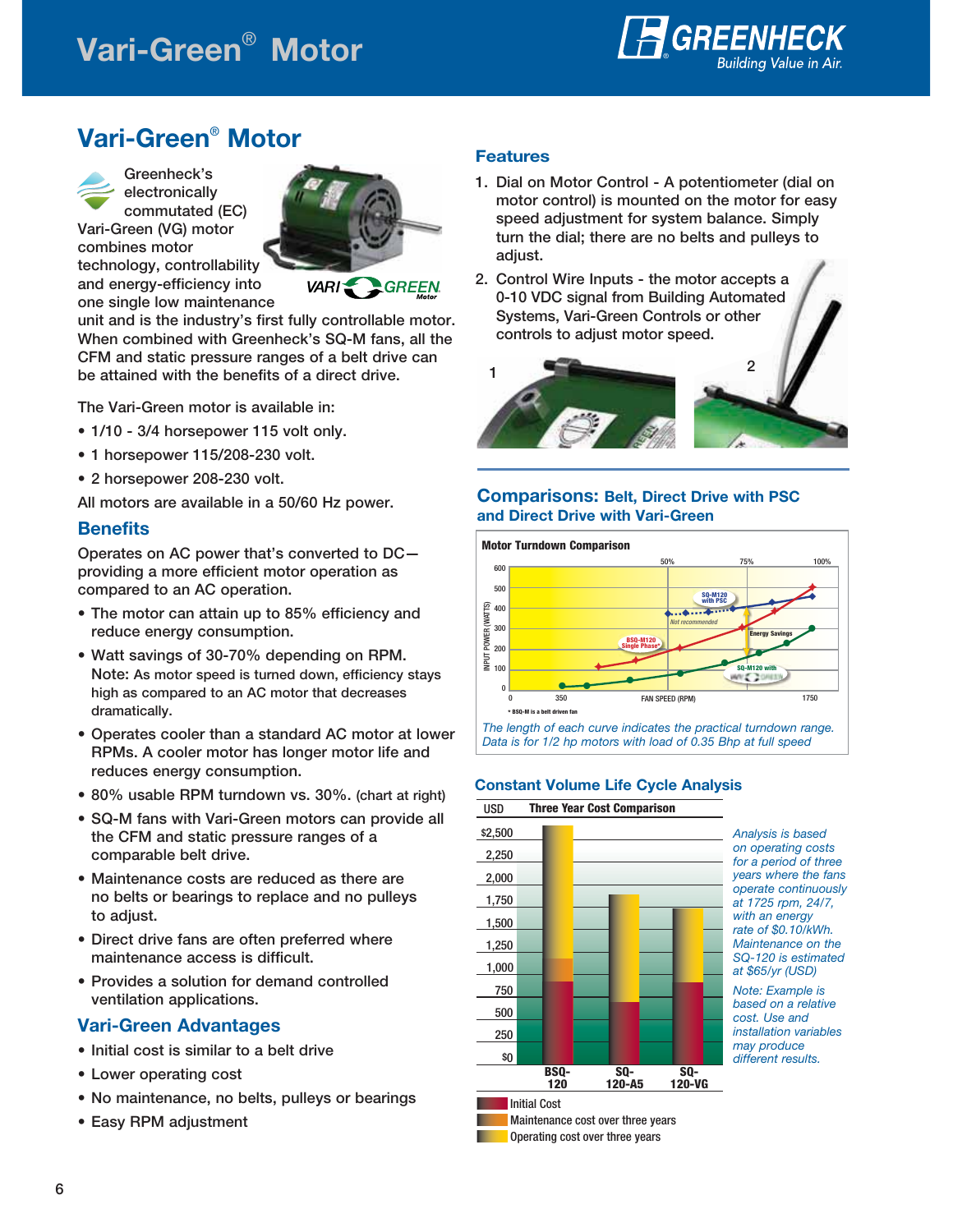

#### **ALUMINUM CONSTRUCTION**

**Aluminum construction is available only for belt drive sizes 70-300.**

#### **INLET AND OUTLET GUARDS**

**Inlet and outlet guards provide protection for nonducted applications. Guards are fabricated of welded wire on a galvanized steel frame. They are easily removed for maintenance and inspection.**

#### **BELT DRIVE MOTOR COVER AND BELT GUARD**

**For belt driven fans, combination motor cover and belt guards constructed of galvanized steel are available for protection of motors, drives, and personnel.**

#### **WIRING PIGTAIL**

**Allows direct hook-up to the power supply eliminating field wiring at the fan.**

#### **ISOLATORS**

**Complete isolation kits are available with either neoprene or spring isolators and are sized to match the weight of the specified fan size.**

#### **INSULATED HOUSING**

**For noise reduction and condensation control, the interior of the fan housing can be lined with a fiberglass duct liner (25 mm being standard). The optional motor cover can also be insulated.**

**The table depicts the dB reduction that can be obtained in each octave band for the insulated housing and motor cover together.**

#### **Approximate dB Sound Attenuation**

| <b>Octave Band</b> |      |         | 3 | $\overline{4}$ |  |                               |                                 |
|--------------------|------|---------|---|----------------|--|-------------------------------|---------------------------------|
| Sizes 70 - 130     |      | $1 - 7$ |   |                |  |                               | $-4$ $-4$ $-6$ $-13$ $-13$ $-9$ |
| Sizes 140 - 420    | $-3$ | $-2$    |   |                |  | $-5$ $-4$ $-5$ $-5$ $-7$ $-7$ |                                 |

#### **OUTDOOR APPLICATION**

**Extended motor cover allows for outdoor installations.**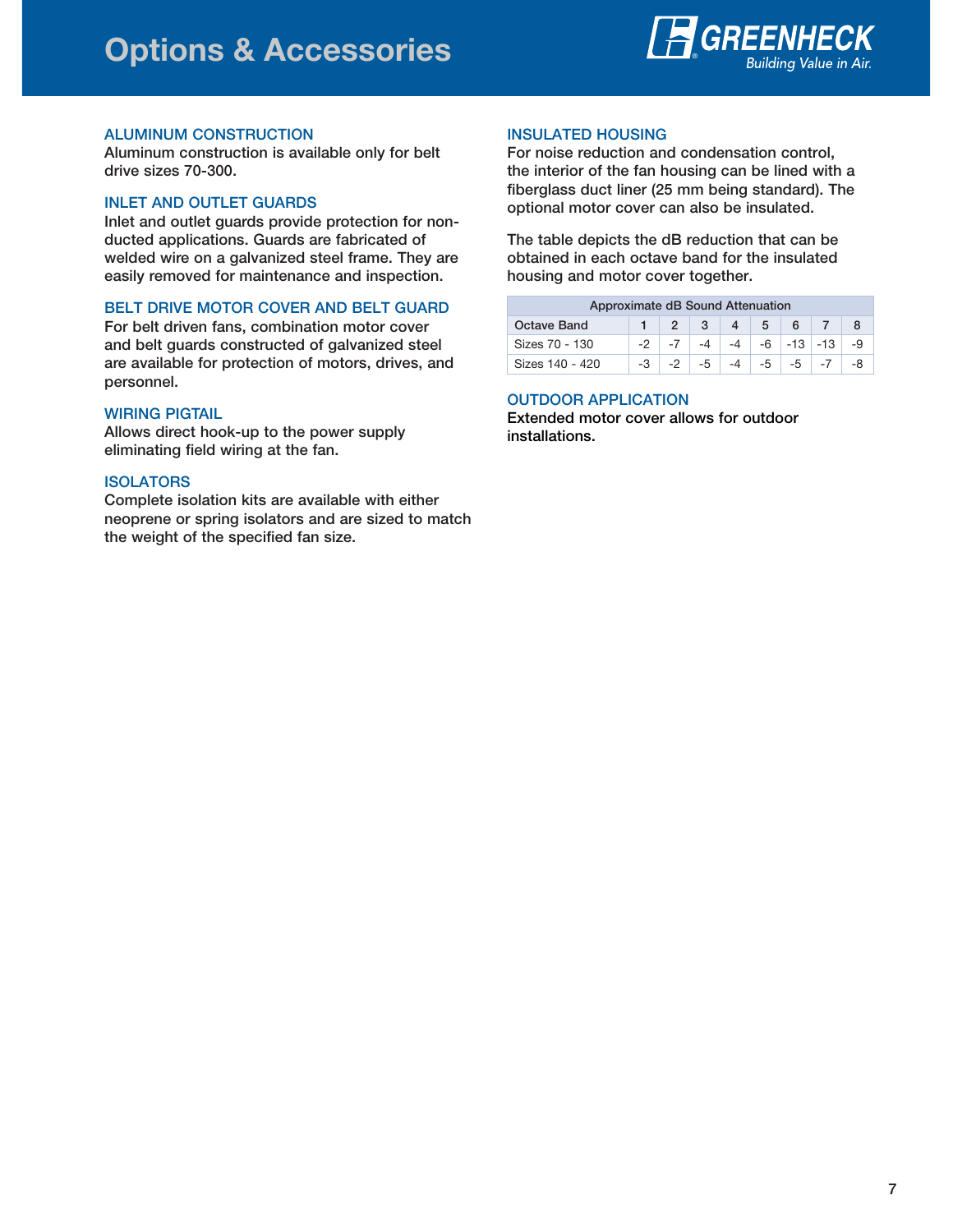

**The filter box is designed to provide a compact and convenient clean air solution. Factory-assembled as a single unit, this fan eliminates the costly process of designing, fabricating and installing special remote filter box assemblies. Both the fan and filter section feature removable access panels on both sides to remove and replace filters, making fan maintenance simple and fast.**

### **MODEL SELECTION PROCEDURE**

- **1. Calculate system pressure drop and cfm requirements (not including filters).**
- **2. Make a preliminary model size selection.**
- **3. Calculate a filter pressure drop (P) for the preliminary**  model size selected in step 2 using the equation:  $P = F \times (\frac{cfm}{10,000})^2$ **• To determine the filter factor (F) refer to chart below.**



|                      |                 |                                                |                                            |                        | Filter Factor (F)                                  |  |
|----------------------|-----------------|------------------------------------------------|--------------------------------------------|------------------------|----------------------------------------------------|--|
|                      | <b>Fan Size</b> | <b>Filter Box Weight</b><br>kilograms (pounds) | <b>Filter Size</b><br>millimeters (inches) | <b>Filter Quantity</b> | <b>Paper Filters</b><br>(MERV 7)<br>1 inch (25 mm) |  |
|                      | 70              | 18<br>(40)                                     | 254 x 305<br>$(10 \times 12)$              | $\mathbf{1}$           | 318.06                                             |  |
| <b>Model</b><br>SQ-M | 80, 90          | 34<br>(74)                                     | 356 x 635<br>$(14 \times 25)$              | $\mathbf{1}$           | 37.28                                              |  |
|                      | 100             | 40<br>(88)                                     | 406 x 508<br>$(16 \times 20)$              | $\overline{c}$         | 14.91                                              |  |
|                      | 120             | 52<br>(114)                                    | 406 x 635<br>$(16 \times 25)$              | $\overline{c}$         | 9.54                                               |  |
|                      | 130             | 54<br>(120)                                    | 508 x 508<br>$(20 \times 20)$              | $\overline{c}$         | 9.54                                               |  |
|                      | 140             | 79<br>(174)                                    | 508 x 635<br>$(20 \times 25)$              | $\overline{c}$         | 6.11                                               |  |
|                      | 160             | 112<br>(246)                                   | 508 x 508<br>$(20 \times 20)$              | $\overline{4}$         | 3.57                                               |  |
|                      | 70, 80, 90      | 53<br>(117)                                    | 356 x 635<br>$(14 \times 25)$              | $\mathbf{1}$           | 37.28                                              |  |
|                      | 100             | 54<br>(120)                                    | 406 x 508<br>$(16 \times 20)$              | $\overline{c}$         | 14.91                                              |  |
|                      | 120             | 79<br>(144)                                    | 406 x 635<br>$(16 \times 25)$              | $\overline{c}$         | 9.54                                               |  |
|                      | 130, 130HP      | 64<br>(140)                                    | 508 x 508<br>$(20 \times 20)$              | $\overline{c}$         | 9.54                                               |  |
|                      | 140, 140HP      | 82<br>(181)                                    | 508 x 635<br>$(20 \times 25)$              | $\overline{c}$         | 6.11                                               |  |
|                      | 160, 160HP      | 133<br>(294)                                   | 508 x 508<br>$(20 \times 20)$              | $\overline{4}$         | 3.57                                               |  |
|                      | 180, 180HP      | 156<br>(344)                                   | 508 x 635<br>$(20 \times 25)$              | $\overline{4}$         | 2.29                                               |  |
| <b>Model</b>         | 200, 200HP      | 200                                            | 305 x 635<br>$(12 \times 25)$              | 3                      | 1.32                                               |  |
| <b>BSQ-M</b>         |                 | (441)                                          | 406 x 635<br>$(16 \times 25)$              | 3                      |                                                    |  |
|                      | 240, 240HP      | 260                                            | 508 x 635<br>$(20 \times 25)$              | $\sqrt{4}$             | 0.70                                               |  |
|                      |                 | (573)                                          | 406 x 635<br>$(16 \times 25)$              | $\overline{4}$         |                                                    |  |
|                      | 300, 300HP      | 344<br>(759)                                   | 508 x 635<br>$(20 \times 25)$              | 8                      | 0.56                                               |  |
|                      | 360, 360HP      | 434                                            | 406 x 635<br>$(16 \times 25)$              | 10                     | 0.26                                               |  |
|                      |                 | (957)                                          | 508 x 635<br>$(20 \times 25)$              | 5                      |                                                    |  |
|                      | 420             | 538                                            | 406 x 635<br>$(16 \times 25)$              | 5                      | 0.22                                               |  |
|                      |                 | (1185)                                         | 508 x 635<br>$(20 \times 25)$              | 10                     |                                                    |  |



Note: 24-inch (610mm) side clearance is recommended for accessing and removing filters.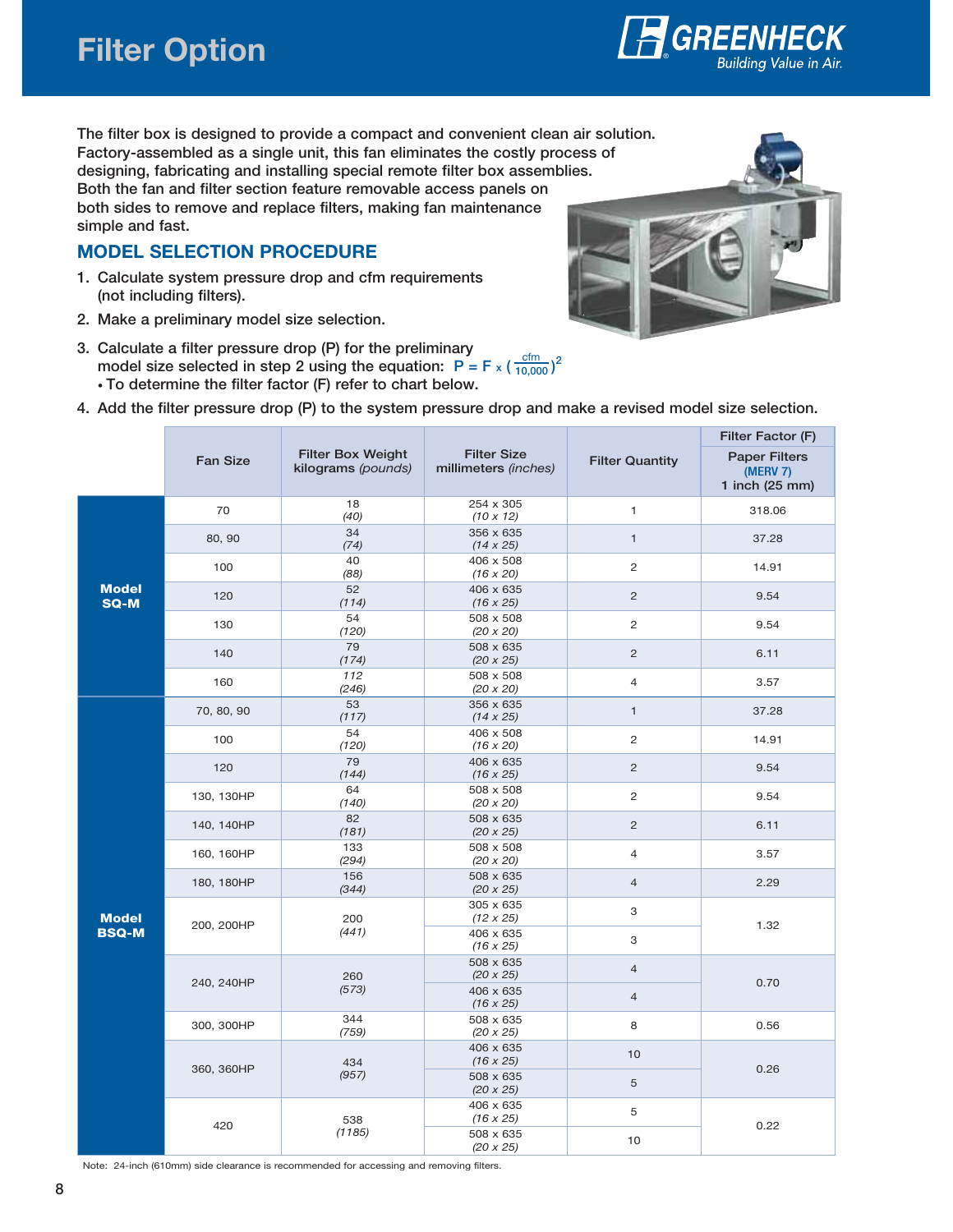# **Typical Installation**



**Models SQ-M/BSQ-M ducted inline fans are designed for the exhaust, supply, or recirculation of air in a building. Typical installation requires ductwork on the inlet and outlet side of the fan. A minimum of three duct diameters is required on the inlet and outlet of the fan to prevent system effect losses. See the diagram below for a typical installation, showing optional top or bottom motor.**

**Installations can include flexible duct connections (by others) on either the inlet or outlet side of the fan or both. The motor is rigid mounted and can be oriented in any direction (top, bottom, side).**

**The model BSQ-M ducted inline fan must be installed with the motor accessible for maintenance and inspection.**

**External isolators are recommended, hanging (shown below) or base mounted.**

**Installation must meet all local governing codes.**

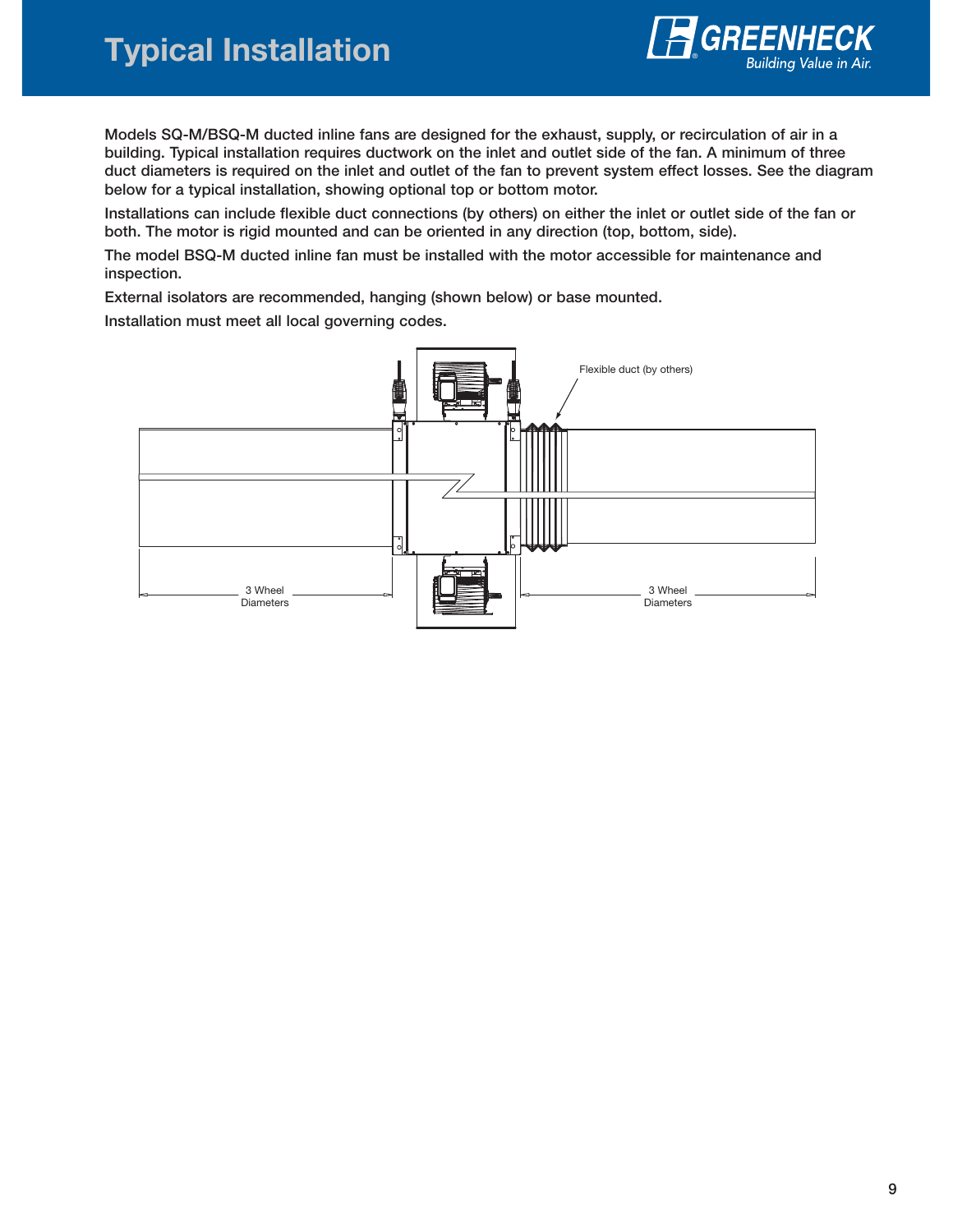## **Standing Mount or Hanging Isolators**



**Complete isolation kits are available with either neoprene or spring isolators and are sized to match the weight of the specified fan size. The base isolator support brackets are designed to permit mounting of the fan with the motor located on top or either side. The hanging isolator support brackets are designed to permit mounting of the fan with the motor located on top, bottom or side.** 

Note: Hanging rods to be supplied by others.

### **Neoprene Base Isolator**





**Neoprene Hanging Isolator**





#### **Spring Base Isolator**





#### **Spring Hanging Isolator**





| <b>Neoprene Base Isolators</b>  |                                                                                                                                                    |                                                                                                                                                                                 |                                                                                                                                                                        |                                                                                |                          |
|---------------------------------|----------------------------------------------------------------------------------------------------------------------------------------------------|---------------------------------------------------------------------------------------------------------------------------------------------------------------------------------|------------------------------------------------------------------------------------------------------------------------------------------------------------------------|--------------------------------------------------------------------------------|--------------------------|
| н                               | J                                                                                                                                                  | J1                                                                                                                                                                              | L                                                                                                                                                                      | L                                                                              | Κ                        |
| 38                              | 51                                                                                                                                                 | 70                                                                                                                                                                              | 70                                                                                                                                                                     |                                                                                |                          |
|                                 |                                                                                                                                                    |                                                                                                                                                                                 |                                                                                                                                                                        |                                                                                |                          |
| $(1^{3}/_{8})$                  | (2)                                                                                                                                                | L                                                                                                                                                                               | $(2^{5}/_{8})$                                                                                                                                                         |                                                                                |                          |
| 35                              | 35                                                                                                                                                 | 60                                                                                                                                                                              | 67                                                                                                                                                                     |                                                                                |                          |
| 35                              | 35                                                                                                                                                 | 64                                                                                                                                                                              | 67<br>$(2^{5}/_{8})$                                                                                                                                                   |                                                                                |                          |
| 35                              | 35                                                                                                                                                 | 64                                                                                                                                                                              | 80                                                                                                                                                                     |                                                                                |                          |
|                                 |                                                                                                                                                    |                                                                                                                                                                                 |                                                                                                                                                                        |                                                                                |                          |
|                                 | 35                                                                                                                                                 | 64                                                                                                                                                                              | 105                                                                                                                                                                    |                                                                                |                          |
|                                 |                                                                                                                                                    |                                                                                                                                                                                 |                                                                                                                                                                        |                                                                                |                          |
|                                 |                                                                                                                                                    |                                                                                                                                                                                 |                                                                                                                                                                        |                                                                                |                          |
| н                               | J                                                                                                                                                  | J1                                                                                                                                                                              | L.                                                                                                                                                                     | T                                                                              | Κ                        |
| 38                              |                                                                                                                                                    | 70                                                                                                                                                                              |                                                                                                                                                                        |                                                                                |                          |
|                                 |                                                                                                                                                    |                                                                                                                                                                                 |                                                                                                                                                                        |                                                                                |                          |
| $(1^{3}/_{8})$                  | (2)                                                                                                                                                |                                                                                                                                                                                 |                                                                                                                                                                        |                                                                                |                          |
| 35                              | 35                                                                                                                                                 | 60                                                                                                                                                                              |                                                                                                                                                                        |                                                                                |                          |
| 35                              | 35                                                                                                                                                 | 64                                                                                                                                                                              |                                                                                                                                                                        |                                                                                |                          |
| <b>Spring Base Isolators</b>    |                                                                                                                                                    |                                                                                                                                                                                 |                                                                                                                                                                        |                                                                                |                          |
|                                 |                                                                                                                                                    |                                                                                                                                                                                 |                                                                                                                                                                        |                                                                                |                          |
|                                 |                                                                                                                                                    |                                                                                                                                                                                 |                                                                                                                                                                        |                                                                                |                          |
| н                               | J                                                                                                                                                  | J1                                                                                                                                                                              | L                                                                                                                                                                      | ı                                                                              | K                        |
| 38<br>(11/2)                    | 51<br>(2)                                                                                                                                          | 70<br>$(2^{3}/_{4})$                                                                                                                                                            |                                                                                                                                                                        | 152<br>(6)                                                                     |                          |
| 35<br>$(1^{3}/_{8})$            | 51<br>(2)                                                                                                                                          | L,                                                                                                                                                                              |                                                                                                                                                                        | 150<br>$(5^{15}/_{16})$                                                        |                          |
| 35                              | 35                                                                                                                                                 | 60                                                                                                                                                                              |                                                                                                                                                                        | 150                                                                            |                          |
| $(1^{3}/_{8})$<br>35            | $(1^{3}/_{8})$<br>35                                                                                                                               | $(2^{3}/_{8})$<br>64                                                                                                                                                            |                                                                                                                                                                        | $(5^{15}/_{16})$<br>150                                                        |                          |
| (13/8)                          | $(1\frac{3}{8})$                                                                                                                                   | (21/2)                                                                                                                                                                          |                                                                                                                                                                        | (515/16)                                                                       |                          |
| <b>Spring Hanging Isolators</b> |                                                                                                                                                    |                                                                                                                                                                                 |                                                                                                                                                                        |                                                                                |                          |
| Н                               | J                                                                                                                                                  | J1                                                                                                                                                                              | L                                                                                                                                                                      | T                                                                              | Κ                        |
| 38<br>(11/2)                    | 51<br>(2)                                                                                                                                          | 70<br>$(2^{3}/_{4})$                                                                                                                                                            |                                                                                                                                                                        |                                                                                | 140<br>(51/2)            |
| 35<br>$(1^{3}/_{8})$            | 51<br>(2)                                                                                                                                          | L,                                                                                                                                                                              |                                                                                                                                                                        |                                                                                | 135<br>$(5\frac{5}{16})$ |
| 35<br>$(1^{3}/_{8})$            | 35<br>$(1^{3}/_{8})$                                                                                                                               | 60<br>$(2^{3}/_{8})$                                                                                                                                                            |                                                                                                                                                                        |                                                                                | 135<br>$(5\frac{5}{16})$ |
| 35<br>$(1^{3}/_{8})$            | 35<br>$(1^{3}/_{8})$                                                                                                                               | 64<br>(21/2)                                                                                                                                                                    |                                                                                                                                                                        |                                                                                | 135<br>$(5\frac{5}{16})$ |
|                                 | (11/2)<br>35<br>$(1^{3}/_{8})$<br>$(1^{3}/_{8})$<br>$(1^{3}/_{8})$<br>35<br>$(1\frac{3}{8})$<br>(11/2)<br>35<br>$(1^{3}/_{8})$<br>$(1\frac{3}{8})$ | (2)<br>51<br>$(1^{3}/_{8})$<br>$(1^{3}/_{8})$<br>$(1^{3}/_{8})$<br>$(1\frac{3}{8})$<br><b>Neoprene Hanging Isolators</b><br>51<br>(2)<br>51<br>$(1^{3}/_{8})$<br>$(1^{3}/_{8})$ | $(2^{3}/_{4})$<br>$(2^{3}/_{8})$<br>(21/2)<br>(21/2)<br>(2 <sup>1</sup> / <sub>2</sub> )<br>$(2^{3}/_{4})$<br>$\qquad \qquad \blacksquare$<br>$(2^{3}/_{8})$<br>(21/2) | $(2^{3}/_{4})$<br>67<br>$(2^{5}/_{8})$<br>$(3\frac{1}{8})$<br>$(4\frac{1}{8})$ |                          |

All dimensions in millimeters (inches).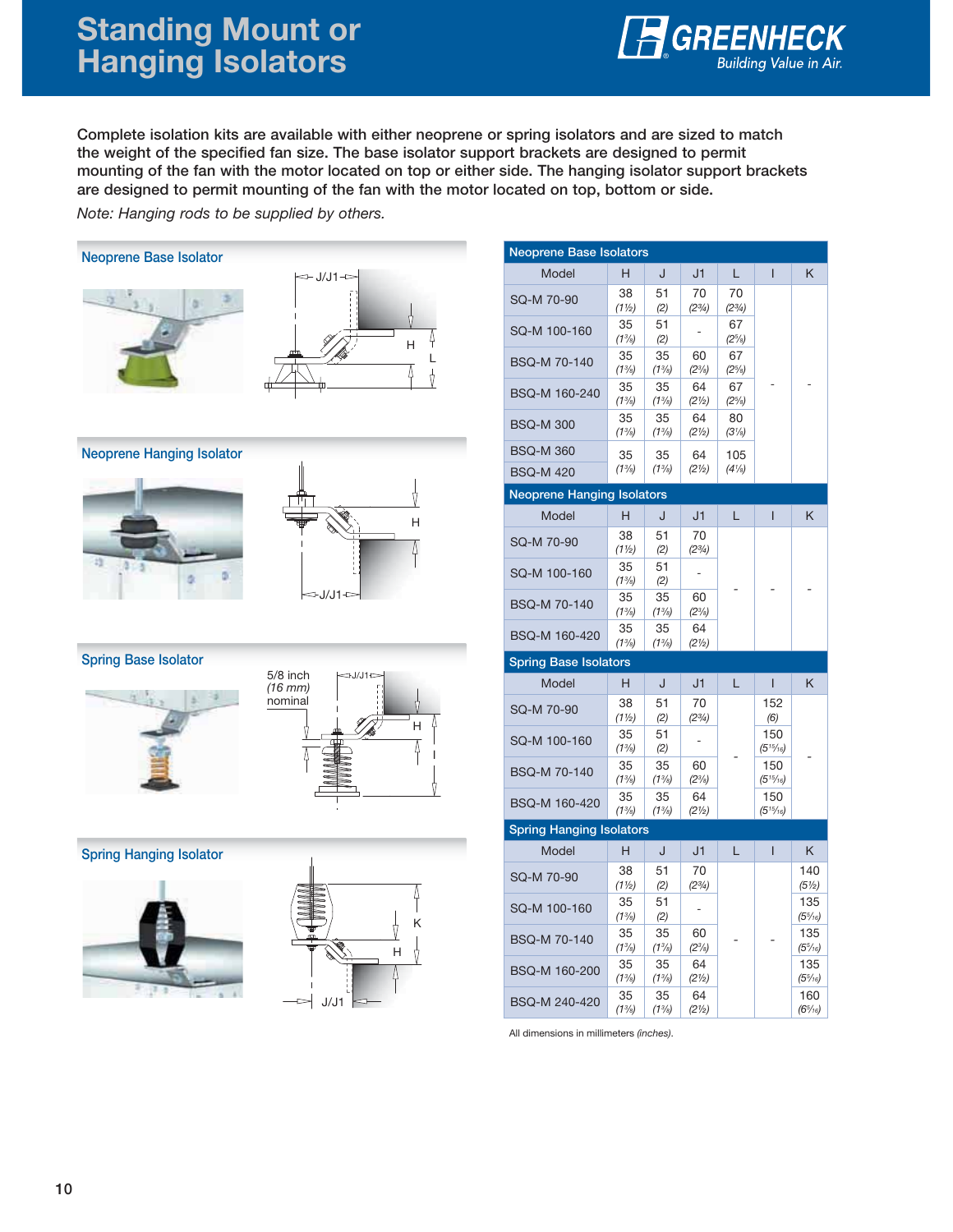### **Horizontal and Vertical Mounting Options**



**All SQ-M and BSQ-M fan models can be mounted horizontally or vertically. For ease of installation, knockouts are provided at each location where mounting brackets are shown in figures 1, 2 and 3. Optional brackets are universally adjustable to mount in any of these locations.**

#### **Figure 1**

#### **Horizontal Hanging or Base Mount**

**With either a hanging or base mount, the motor may be located on either side. The base mount allows top access panels only.**



#### **Figure 2**

#### **Horizontal Hanging or Base Mount**

**With a hanging mount, the motor may be located on either top or bottom. The base mount allows top motor location only. Both options provide access panels on two sides.**

### **Figure 3**

#### **Vertical Hanging or Base Mount**

**Mounting brackets are turned 90 degrees for vertical mounting. Access panels are located on the two sides adjacent to the motor.**





| <b>Model</b>      | $\overline{A}$ |                                   | в    |                   | C    |                   |      | D                 | G                              |  |
|-------------------|----------------|-----------------------------------|------|-------------------|------|-------------------|------|-------------------|--------------------------------|--|
| <b>SQ-M70</b>     | 270            | $(10^{5}/_{8})$                   | 432  | (17)              | 400  | $(15\%)$          | 225  | $(8\%)$           |                                |  |
| SQ-M 80-90        | 337            | $(13\frac{1}{4})$                 | 508  | (20)              | 476  | $(18^{3}/_{4})$   | 302  | $(11\frac{7}{8})$ |                                |  |
| <b>BSQ-M70-90</b> | 473            | $(18\%)$                          | 511  | $(20\% )$         | 476  | $(18\frac{3}{4})$ | 302  | $(11\%)$          |                                |  |
| SQ-M/BSQ-M 100    | 473            | $(18\%)$                          | 562  | $(22\frac{1}{8})$ | 527  | $(20^{3}/_{4})$   | 352  | $(13\%)$          | Hanging rails not<br>included. |  |
| SQ-M/BSQ-M 120    | 473            | $(18\%)$                          | 610  | (24)              | 578  | $(22^{3}/_{4})$   | 406  | (16)              | Supplied by others.            |  |
| SQ-M/BSQ-M 130    | 473            | $(18\%)$                          | 664  | $(26\%)$          | 629  | $(24^{3}/_{4})$   | 454  | $(17\%)$          |                                |  |
| SQ-M/BSQ-M 140    | 498            | $(19\%)$                          | 714  | $(28\%)$          | 679  | $(26^{3}/_{4})$   | 505  | $(19\%)$          |                                |  |
| SQ-M/BSQ-M 160    | 597            | (23 <sup>1</sup> / <sub>2</sub> ) | 787  | (31)              | 756  | $(29^{3}/_{4})$   | 581  | $(22\%)$          |                                |  |
| <b>BSQ-M180</b>   | 648            | $(25\%)$                          | 851  | $(33\frac{1}{2})$ | 751  | $(29\%_{16})$     | 578  | $(22^{3}/_{4})$   |                                |  |
| <b>BSQ-M200</b>   | 740            | $(29\%)$                          | 940  | (37)              | 857  | $(33^{3}/_{4})$   | 679  | $(26^{3}/_{4})$   | Hanging rails not              |  |
| <b>BSQ-M240</b>   | 803            | $(31\%)$                          | 1124 | $(44\frac{1}{4})$ | 1035 | $(40\frac{3}{4})$ | 860  | $(33\%)$          | included.                      |  |
| <b>BSQ-M300</b>   | 889            | (35)                              | 1295 | (51)              | 1213 | $(47^{3}/_{4})$   | 1038 | $(40\%)$          | Supplied by others.            |  |
| <b>BSQ-M360</b>   | 974            | $(38^{3}/_{4})$                   | 1454 | (57%)             | 1359 | $(53\%)$          | 1187 | $(46^{3}/_{4})$   |                                |  |
| <b>BSQ-M420</b>   | 1197           | $(47\frac{1}{8})$                 | 1600 | (63)              | 1521 | (59%)             | 1521 | $(59\%)$          |                                |  |

All dimensions in millimeters (inches).